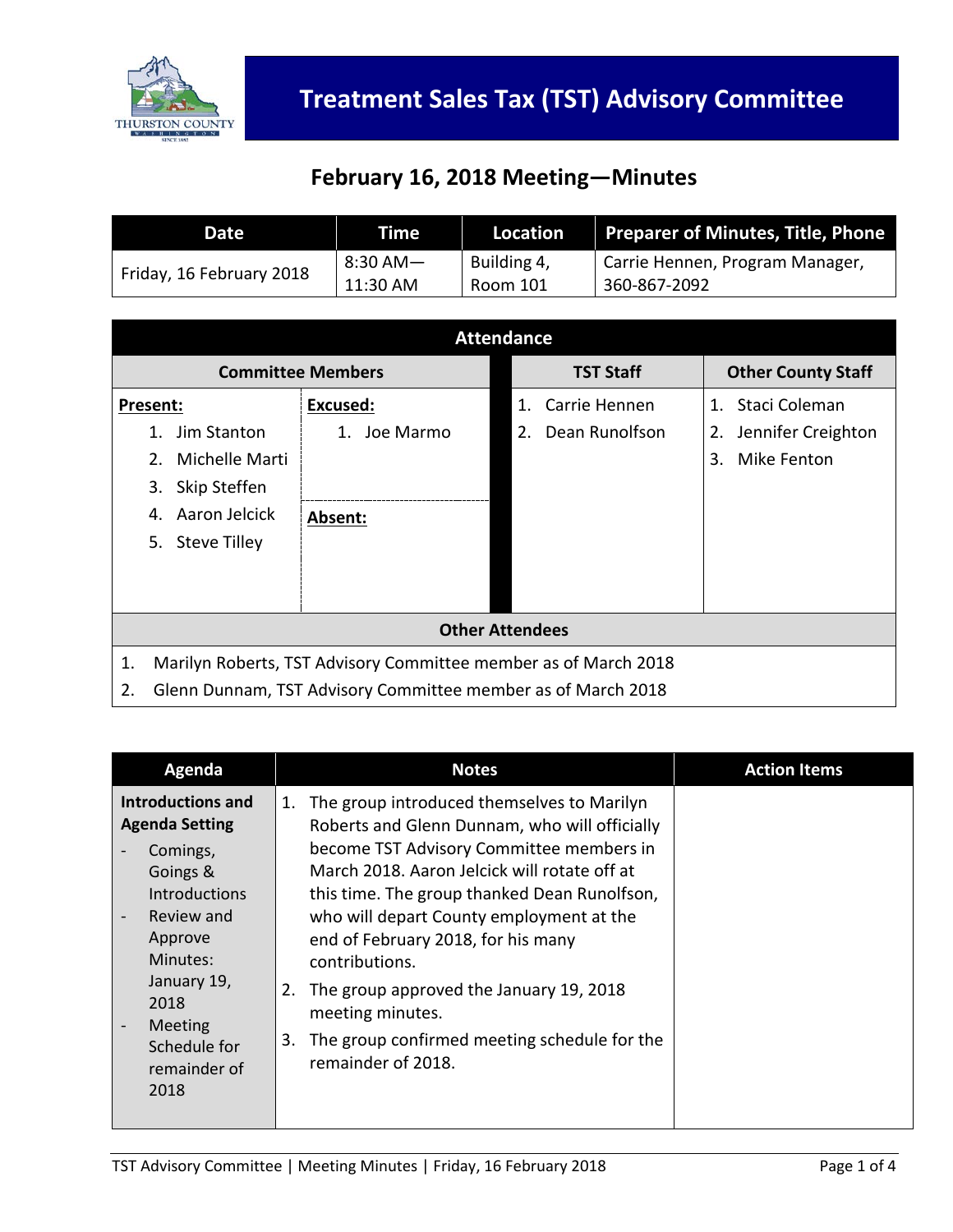

## **Treatment Sales Tax (TST) Advisory Committee**

| Agenda                                                                                                                                                                                                                                               | <b>Notes</b>                                                                                                                                                                                                                                                                                                                                                                                                                                                                                                                                                                                                                                                                                                                                                                                                                                                                                                                                                                                                                                                                                                                                                              | <b>Action Items</b>                                                                                                                                                                             |
|------------------------------------------------------------------------------------------------------------------------------------------------------------------------------------------------------------------------------------------------------|---------------------------------------------------------------------------------------------------------------------------------------------------------------------------------------------------------------------------------------------------------------------------------------------------------------------------------------------------------------------------------------------------------------------------------------------------------------------------------------------------------------------------------------------------------------------------------------------------------------------------------------------------------------------------------------------------------------------------------------------------------------------------------------------------------------------------------------------------------------------------------------------------------------------------------------------------------------------------------------------------------------------------------------------------------------------------------------------------------------------------------------------------------------------------|-------------------------------------------------------------------------------------------------------------------------------------------------------------------------------------------------|
| Program<br><b>Discussion:</b><br><b>Juvenile Justice</b><br><b>Behavioral Health</b><br><b>Alternative</b><br>Background/<br>change from<br>Juvenile Drug<br>Court<br>Data update<br>What's going<br>well, what's<br>not, possible<br>future changes | The group reviewed updated data on JJBHA<br>1.<br>through 2017.<br>Committee members and Mike Fenton,<br>2.<br>Juvenile Court Administrator, discussed the<br>data and the program. Discussion topics<br>included:<br>Differences between JJBHA and<br>Juvenile Drug Court<br>Reasons youth who are screened for<br>٠<br>JJBHA do not ultimately enter the<br>program, and the amount of time<br>needed to conduct upfront<br>assessments and coordination<br>Retention rate in JJBHA, which<br>$\bullet$<br>preliminarily appears to be higher than<br>it was for Juvenile Drug Court<br>Types of treatment modalities to<br>٠<br>which JJBHA participants are referred<br>Reasons for underspending in 2017 for<br>$\bullet$<br>this program's TST allocation (primarily<br>because treatment was funded<br>through other sources and salary was<br>less than anticipated)<br>Use of funding for supportive services<br>٠<br>and importance of prosocial activities<br>for youth<br>Potential future TST funding request<br>for Juvenile Court, including possible<br>reallocation or additional for<br>HeartStrides, currently funded through<br>a TST Community Grant |                                                                                                                                                                                                 |
| Program<br><b>Discussion: Mental</b><br><b>Health and</b><br><b>Veterans Court</b><br>Background<br>Data update<br>Follow up on<br><b>TST Data</b>                                                                                                   | The group reviewed updated data on Mental<br>1.<br>Health and Veterans Court through Q3 2017.<br>Committee members and Staci Coleman,<br>2.<br>Mental Health and Veterans Court Program<br>Manager, and Jennifer Creighton, District<br>Court Administrator, discussed the data and<br>the programs. Discussion topics included:                                                                                                                                                                                                                                                                                                                                                                                                                                                                                                                                                                                                                                                                                                                                                                                                                                          | Staff will research<br>a)<br>behavioral health<br>courts in other<br>jurisdictions.<br>Staff will begin a<br>b)<br>running "Issues list" to<br>ensure that the TST<br><b>Advisory Committee</b> |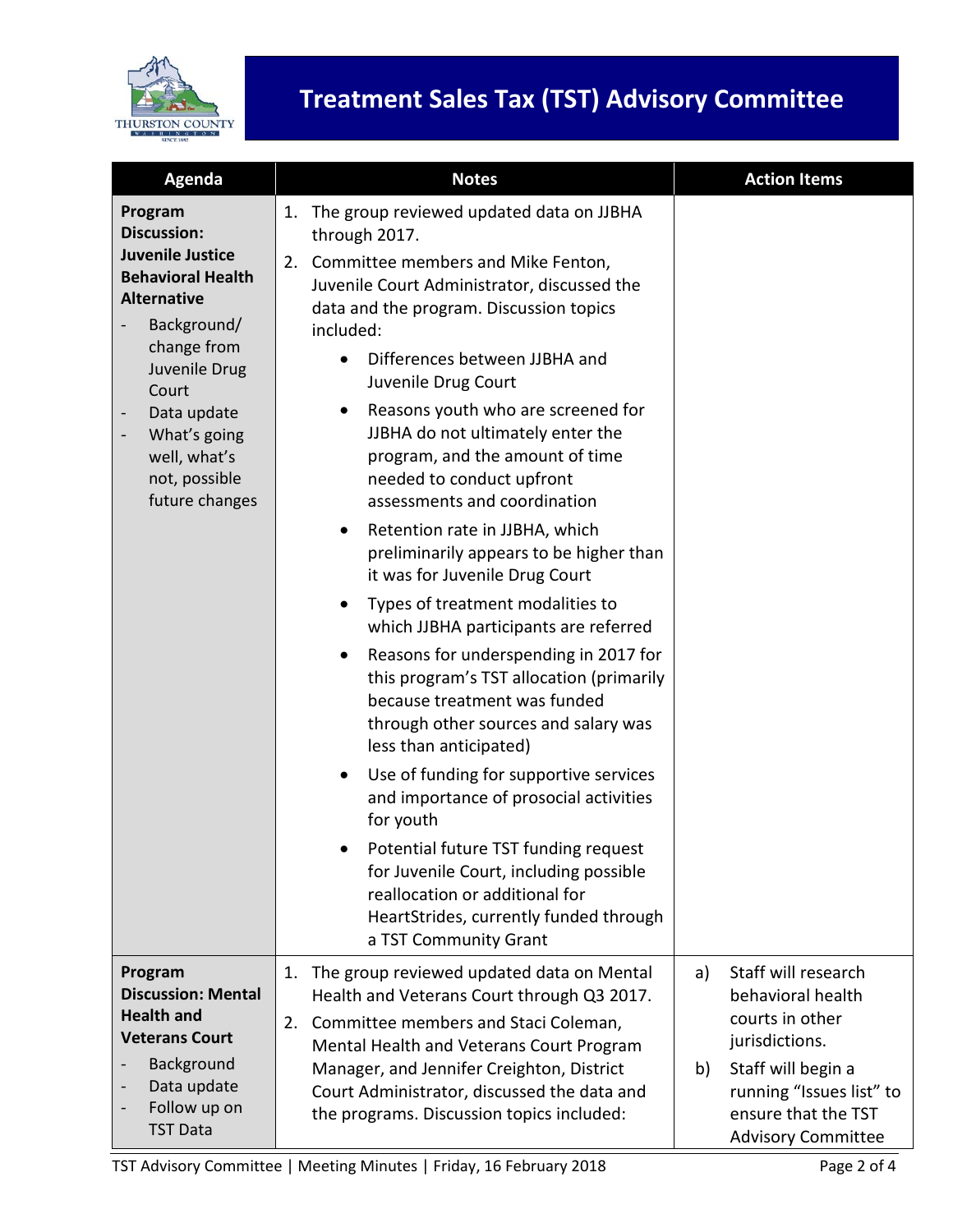

| Agenda                                                                | <b>Notes</b>                                                                                                                                                                                                                                                                                                                                                                                                                                                              | <b>Action Items</b>                                                                           |
|-----------------------------------------------------------------------|---------------------------------------------------------------------------------------------------------------------------------------------------------------------------------------------------------------------------------------------------------------------------------------------------------------------------------------------------------------------------------------------------------------------------------------------------------------------------|-----------------------------------------------------------------------------------------------|
| Discussion (fall<br>2017)                                             | Reasons why the majority (90%+) of<br>$\bullet$<br>referrals to the Courts do not<br>ultimately enter the program                                                                                                                                                                                                                                                                                                                                                         | revisits important<br>discussion points                                                       |
|                                                                       | Reasons the Court does not serve<br>$\bullet$<br>individuals who are at high risk for<br>reoffense in Mental Health and<br>Veterans Courts and how this differs<br>from local practice and national<br>standards for Drug Courts. Program<br>staff indicated that there are not clear<br>national standards for Mental Health<br>Courts. Advisory Committee members<br>suggested that perhaps the Court<br>would consider a 'pilot' to serve higher<br>risk participants. |                                                                                               |
|                                                                       | Rationale for having a separate Mental<br>$\bullet$<br><b>Health Court and Veterans Court</b>                                                                                                                                                                                                                                                                                                                                                                             |                                                                                               |
|                                                                       | Reasons for more and faster entries to<br>$\bullet$<br>Veterans Court than Mental Health<br>Court (primarily because it is often<br>easier to obtain required paperwork)                                                                                                                                                                                                                                                                                                  |                                                                                               |
|                                                                       | Plans to train attorneys regarding the<br>$\bullet$<br>programs to facilitate better referrals<br>The Court's plans to participate in a<br>$\bullet$<br>national study that will advance<br>national discussion of best practices                                                                                                                                                                                                                                         |                                                                                               |
|                                                                       | for Mental Health and Veterans Courts<br>How substance use disorder issues are<br>addressed in Mental Health Court, and<br>whether a Behavioral Health Court<br>model should be considered.                                                                                                                                                                                                                                                                               |                                                                                               |
| <b>Additional TST</b><br><b>Updates</b><br><b>TST</b><br>organization | The group discussed an option being<br>1.<br>considered by the Board of County<br>Commissioners (BOCC) under which TST<br>would move within the County's                                                                                                                                                                                                                                                                                                                  | a) Staff will convey<br>Committee Members'<br>feedback regarding TST<br>organization to BOCC. |
| <b>BOCC</b><br>prioritization<br>discussion                           | organizational structure into the Public Health<br>and Social Services Department. The group<br>expressed concerns about potential conflicts                                                                                                                                                                                                                                                                                                                              | b) Marilyn Roberts<br>volunteered to assist<br>with reviewing TST                             |